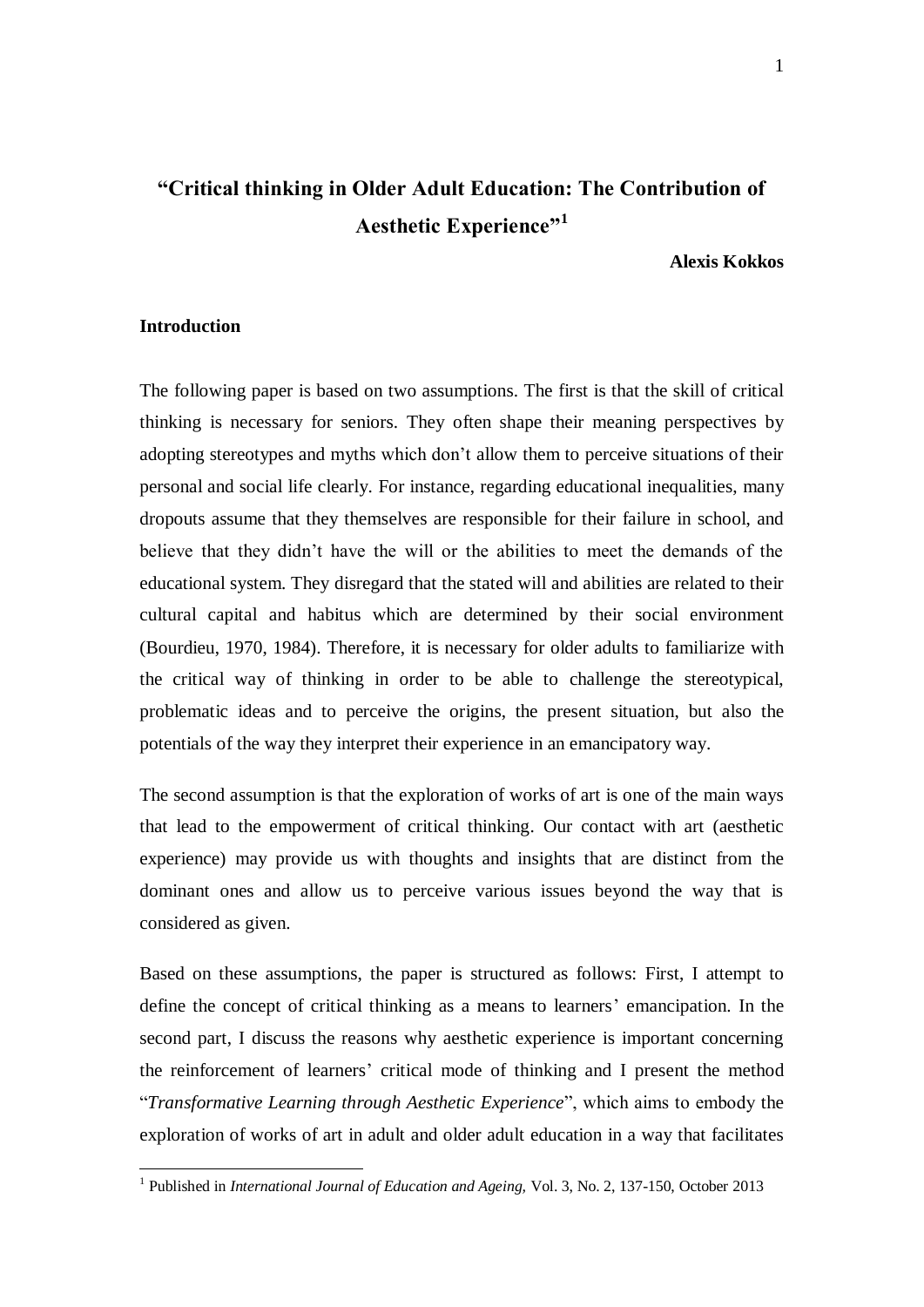critical consciousness and involves an active participation of learners. In the third part, I deal with crucial issues that have emerged during the implementation of the method in Greece as well as through the European Grundtvig Project *ARTiT*. Finally, I present the outcomes of an example of application which took place in a setting of older adult education.

### **The meaning of critical thinking**

In the international literature – and among teachers and adult educators as well – there is a prevailing assumption of what critical thinking is. Most of the main theorists of this field, such as Ennis (1996), Fisher (2001), Paul (1993), perceive critical thinking as a thorough intellectual process of checking and citing evidence. They mostly concentrate on the quality analysis of an idea or a situation. They emphasize on obeying the rules and the criteria of rationalism. Some scholars add the element of decision and action, where the reflection process should lead to. Let's approach some characteristic views.

Scriven and Paul (n.d) define critical thinking as follows: "*Critical thinking is the intellectual discipline process of actively and skillfully conceptualizing, synthesizing and/or evaluating information gathered from, or generated by observation, experience, reflection, reasoning or communication, as a guide to belief and action*" (p.1). They consider (ibid) clarity, accuracy, consistency, thoroughness, comprehensiveness, impartiality etc. to be qualities of critical thinking. Ennis and Norris (1989) define critical thinking as "*a reasonable and reflective thinking that is focused upon deciding what to believe or do*" (p. 3). In another paper, Ennis (1996, pp. 4-8) lists the components of critical thinking as: focusing on an issue or a problem, the correct investigation of the facts and arguments, clarity, exploration of the framework in which the reflection takes place (such as surrounding individuals, natural and social environment), documentation of conclusions.

However, these approaches limit the range of critical thinking to the dimension of complying with the appropriate cognitive rules. They do not seek to question the dysfunctional dimensions of the social norms and the dominant ideology.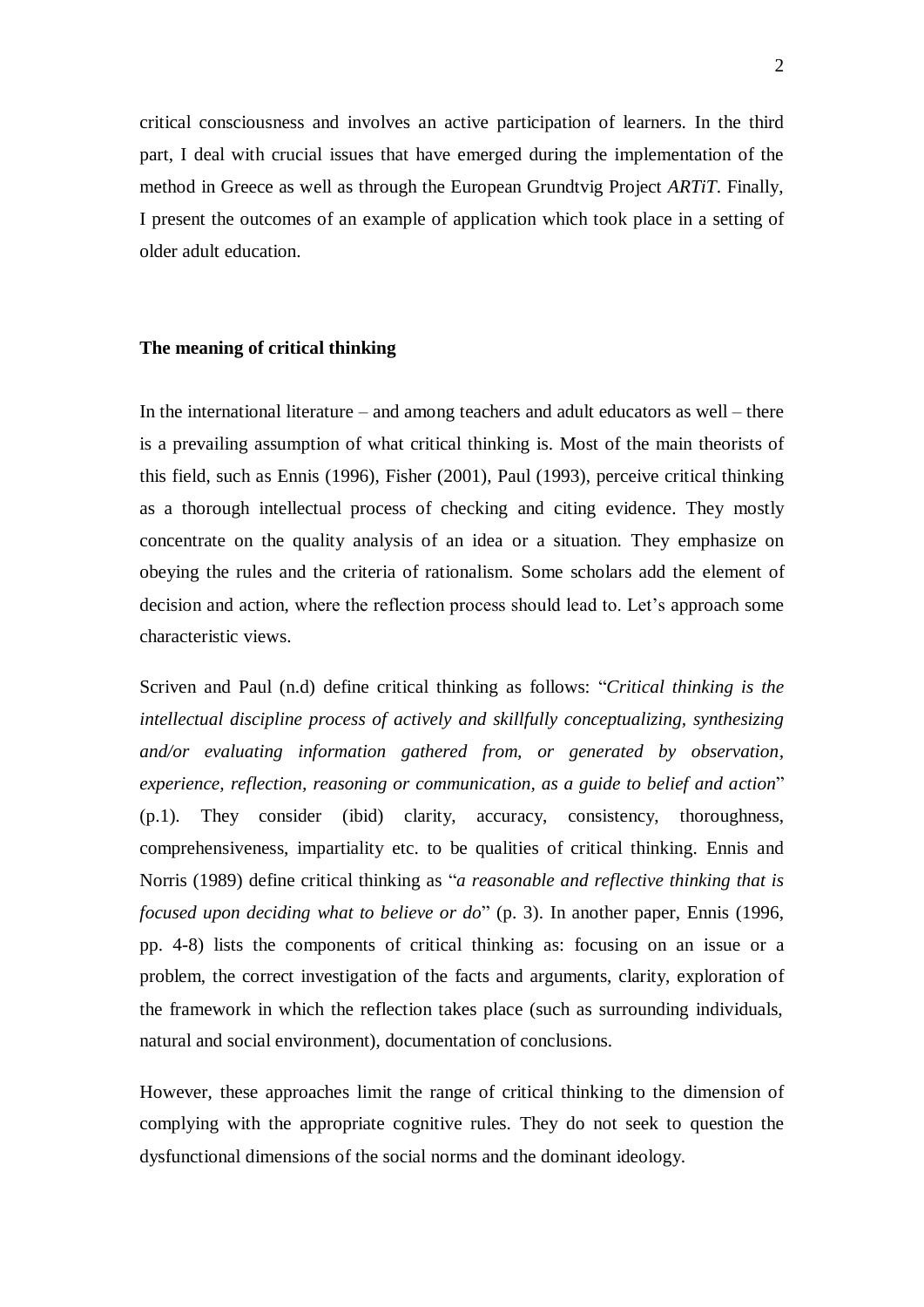In contrast to these approaches stands the critical theory of the School of Frankfurt. The core of its perspective consists of ethical and political assumptions. The starting point is that developed capitalistic societies are subject to strong social inequalities, bureaucratic systems and rigid institutions. Citizens usually live in alienating social, employment and interpersonal relationships and they are submerged in the habits of the consuming society. Consequently, they do not question the various dimensions of the status quo which they take for granted. This occurs because a wide range of institutions (education, media, advertising, products of mass culture etc.) infuse them with the dominant – marketplace – ideology, convincing them that the existing forms of social organization function in their favor, when often the opposite is true. Thus, citizens' common-sense understandings are not able to distinguish the forms of oppression and alienation that surround and infuse them.

Similar to these ideas are those of critical pedagogy, whose main figure is Paulo Freire (1970). The cornerstone of this approach is consciousness through critical thinking, which means that learners gain awareness of the social, cultural and political conditions that determine their lives, as well as the ability to re-evaluate them and form new perceptions, corresponding to their vital interests.

Brookfield (2005, 2012), defined the characteristics of the process of critical thinking by combining the ideas of the Frankfurt School, of Freire, as well as of Foucault and Gramsci. According to Brookfield (2012), a first stage is our effort "*to discover the assumptions that influence the way we think and act*" (p.11). During the second stage, we assess the validity, convincing evidence and reliability of these assumptions. Next, we explore the assumptions alternatively and try to see them from multiple and different perspectives. Then, we link our insights drawn from the previous stages with some form of '*informed action*' (ibid, p.13), that is an action which is based on evidence and which may have the results we wish it to have. Finally, a crucial component of the process of critical thinking, which is evident in all the stated stages, is exploring the degree to which our assumptions are justifiable "*according to some notion of goodness or desirability*" (ibid, p.15).

I argue that Brookfield's synthetic approach explains convincingly that critical thinking is not reduced to analyzing information, but connects this process to values and commitments, which should orient the thinkers towards actions that should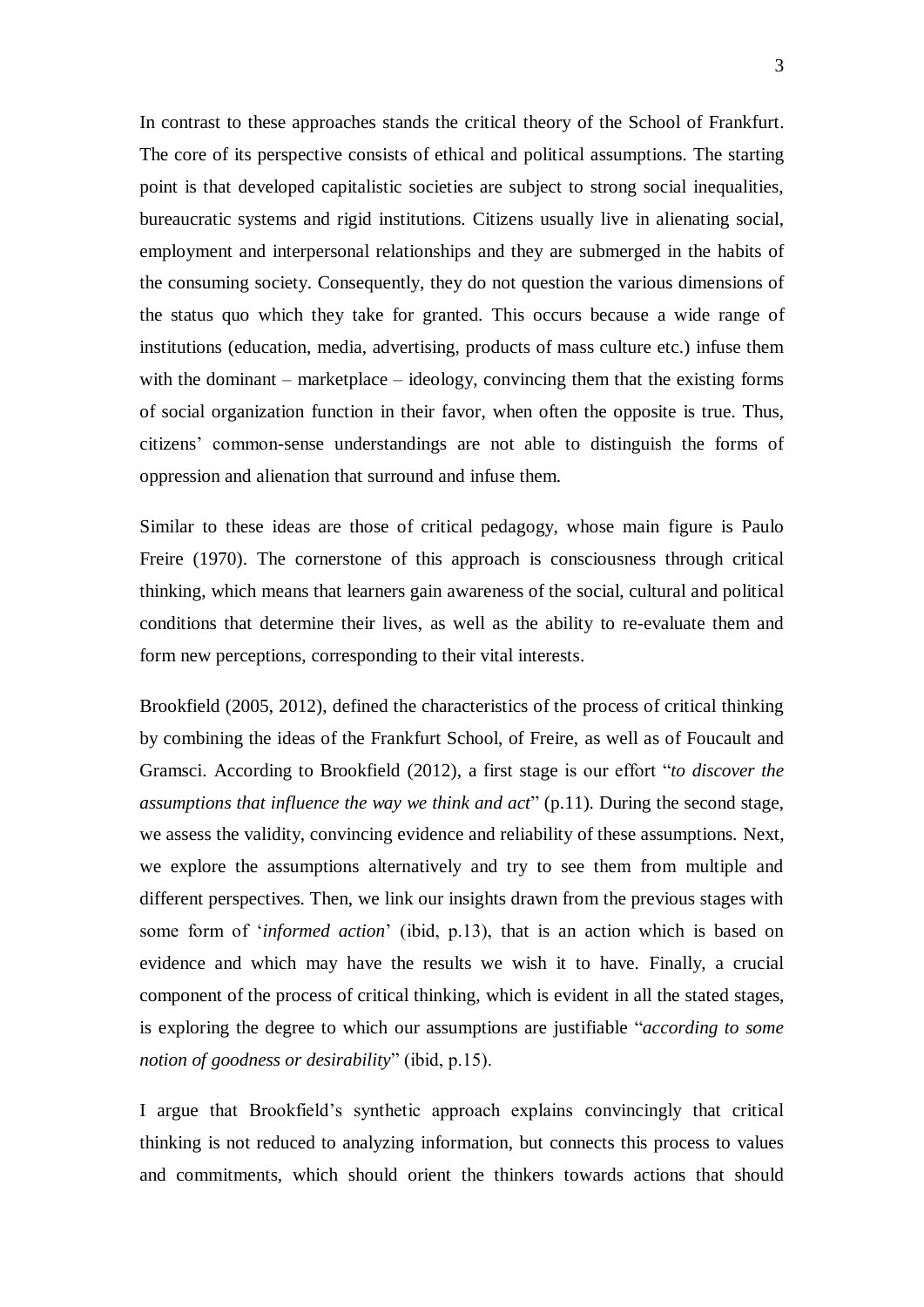concern them but also the common good. Moreover, I think that Brookfield's view about the conception and use of critical thinking is congruent to the ideas of the theorists of critical gerontology (i.e. Allman, 1984; Battersby & Glendenning, 1992; Moody, 1993; Formosa, 2000) who have claimed that it is not any type of education that empowers older people, but the education of emancipatory ideas and practices.

### **Transformative learning through aesthetic experience**

Several important scholars of pedagogy and art education (i.e. Dewey, 1934/1980; Gardner, 1990; Eisner, 2002; Efland, 2002) have stated that the infusion of aesthetic experience within the learning process could reinforce the creative and affective dimensions of learning. Moreover, the theorists of Frankfurt School, especially Adorno (1986), Horkheimer (1938/1984) and Marcuse (1978) claimed that the spiritual content and the structure of substantial works of art enclose a texture rarely found in the experiences of social reality, which are dominated by instrumental rationality and conformism. Therefore, the contact with this kind of works of art functions as a field where a critical mode of thinking is encouraged, confronting the taken for granted assumptions and offering criteria that help us release ourselves from the prevailing social norms.

Furthermore, the theorist of literature and researcher of the human brain Brian Boyd presented new arguments on the benefits of using art for the development of unconventional thinking. He claimed (Boyd, 2009) that contact with artistic creations facilitates the development of neuronal cells and the creation of cerebral synapses, that promote the ability to handle multileveled issues. According to Boyd, the diachronic human contact with great art, for instance with the Homeric epic poems, contributes decisively to the strengthening of empathy and the understanding of diversity, which were necessary for the evolution of the human race.

These ideas led me to suggest a method titled *"Transformative Learning through Aesthetic Experience"* (Kokkos, 2010, 2011), which aims to embody aesthetic experience in adult and older adult education in a way that develops critical consciousness and involves an active participation of learners. The method has been applied in several learning organizations in Greece, such as the Hellenic Open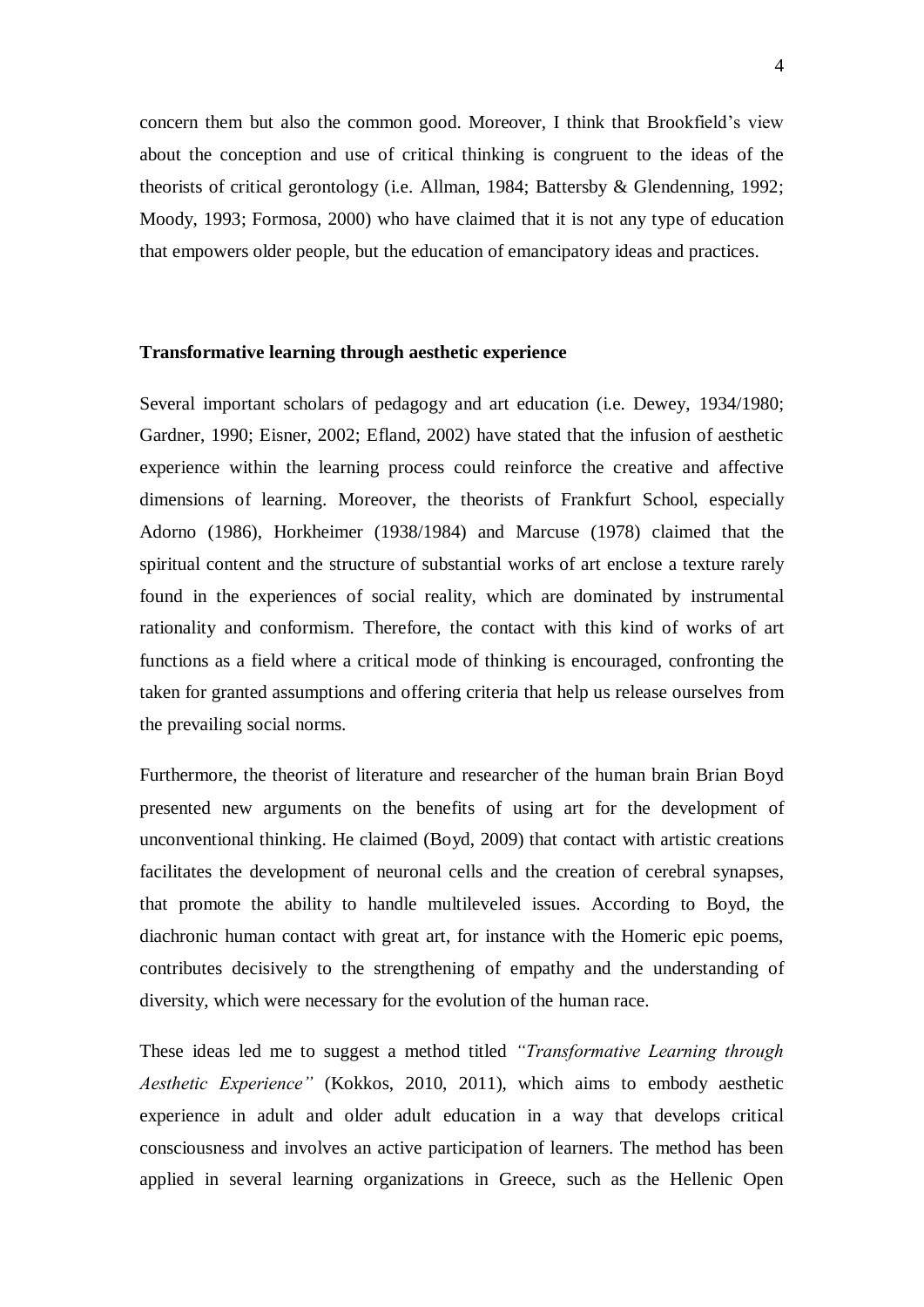University, Second Chance Schools, Enterprises and the Therapy Center for Dependent Individuals. It has also been applied in Denmark, Romania and Sweden through the European Grundtvig Project *ARTiT: Development of Innovative Methods of Training the Trainers*.

The method consists of *six stages:*

The *first stage* refers to the investigation by the educator regarding the need for critical exploration of some taken for granted, dysfunctional assumptions of the participants around an issue at hand.

At the *second stage* the educator facilitates a process through which the participants express their ideas on the issue.

At the *third stage* the educator, after studying the participants' views, negotiates with them about which sub-issues will be eventually put under exploration and in what order. They also negotiate critical questions through which the sub-issues could be discussed.

For example, in the context of the project *ARTiT* (2012) concerning the issue "Intercultural Relations", critical questions emerged which aimed to facilitate an approach of sub-issues, such as:

- 1. Why should we learn about other?
- 2. Is ours the best way?
- 3. Once a foreigner, always a foreigner?

At the *fourth stage* the educator, in cooperation with the learning group, identifies various pieces of all forms of art, which could serve as triggers for the elaboration of the critical questions. The meaning of each work of art might correlate to one or more critical questions. It is important to choose works of art that should spur critical and creative thinking.

For example, in order to investigate the above three critical questions several works of art have been chosen and related to them as it is demonstrated on the following Table.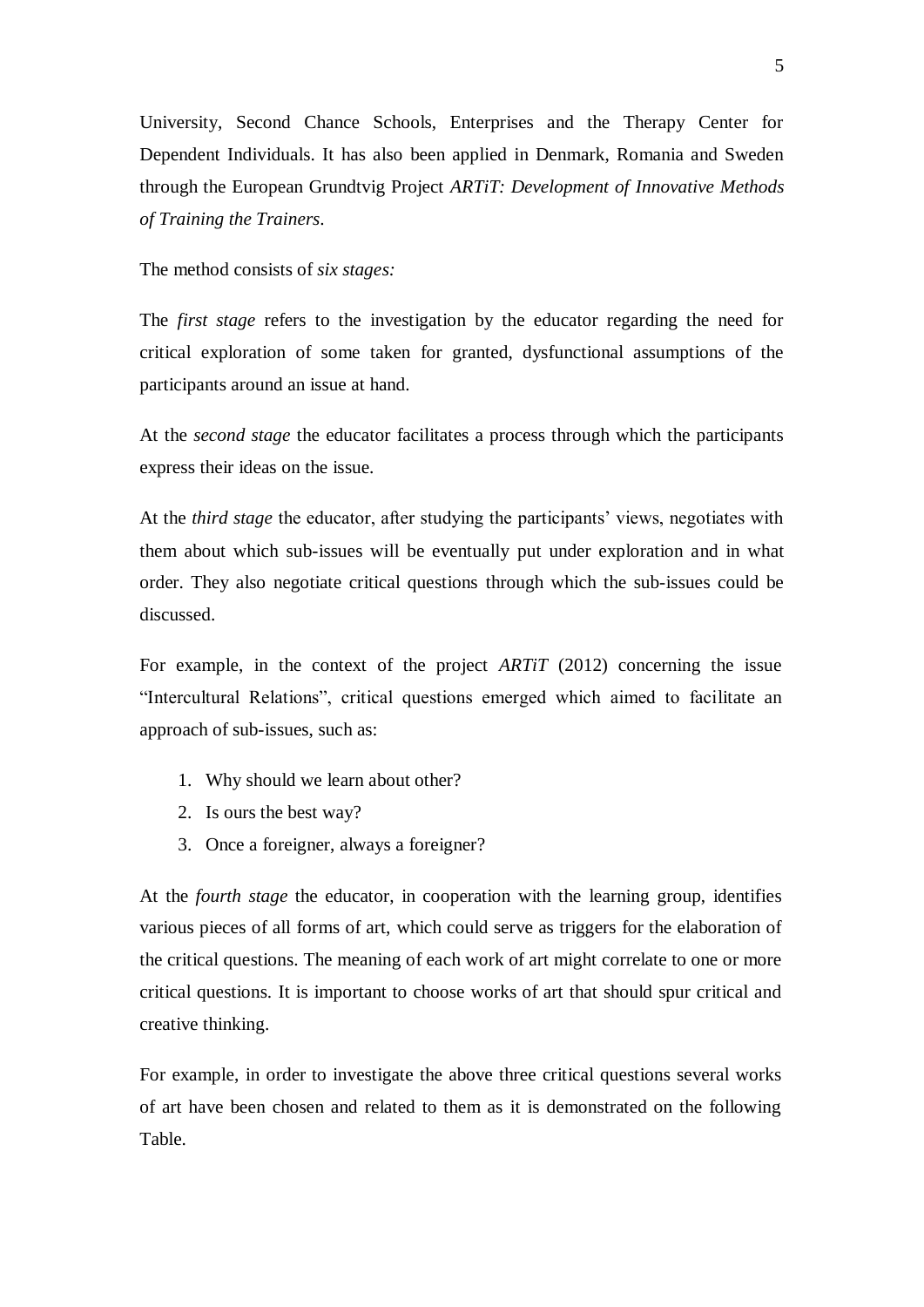| <b>Proposed works of art</b>                                    | <b>Suggested connection to critical questions</b> |                |    |
|-----------------------------------------------------------------|---------------------------------------------------|----------------|----|
|                                                                 | 1                                                 | $\overline{2}$ | 3  |
| The Little Emperor, Alec Ee (FA)                                | V                                                 | √              |    |
| A Bedtime Story, Mitsuye Yamada<br>(L)                          | √                                                 | √              | ึง |
| <i>A peaceful Life</i> , Oliver Jon (M)                         | √                                                 |                | √  |
| <i>Kaos</i> , Paolo & Vittorio Taviani (F)                      | √                                                 |                |    |
| <i>Entre Les Murs (The Class)</i> , Laurent<br>Cantet $(F)$     | √                                                 | $\sqrt{ }$     | ٦I |
| New Kids in the Neighborhood,<br>Norman Rockwell (FA)           | √                                                 | ٦I             | ٦J |
| The Scarlet Thread, Rachel Barton<br>(L)                        | $\sqrt{}$                                         | $\sqrt{ }$     |    |
| $(FA)=$ Fine Arts, $(L)=$ Literature, $(M)=$ Music, $(F)=$ Film |                                                   |                |    |

Here, three of these works of art are presented: The paintings *New Kids in the Neighborhood* by Norman Rockwell and *The Little Emperor,* by Alec Ee, as well as the poem *A Bedtime Story,* by Mitsuye Yamada.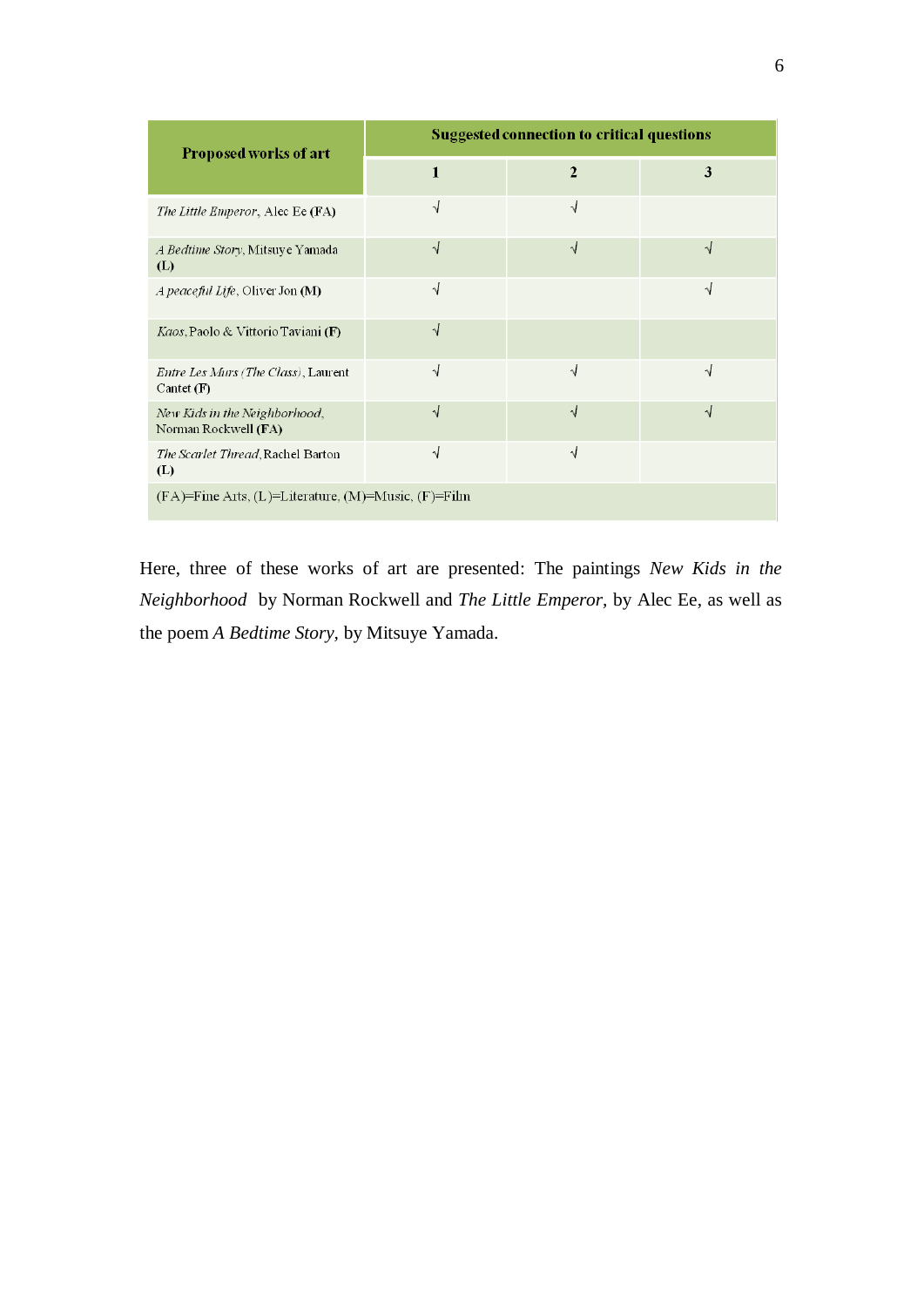

New Kids in the Neighborhood



The Little Emperor

# **A BEDTIME STORY**

Once upon a time, an old Japanese legend goes as told by Papa, an old woman traveled through many small villages seeking refuge for the night. Each door opened a sliver in answer to her knock then closed. Unable to walk any further she wearily climbed a hill found a clearing and there lay down to rest a few moments to catch her breath. The villagetown below lay asleep except for a few starlike lights. Suddenly the clouds opened and a full moon came into view over the town. The old woman sat up turned toward the village town and in supplication called out Thank you people of the village, if it had not been for your kindness in refusing me a bed for the night these humble eyes would never have seen this memorable sight. Papa paused, I waited. In the comfort of our Hill top home in Seattle overlooking the valley, I shouted

"That's the END?"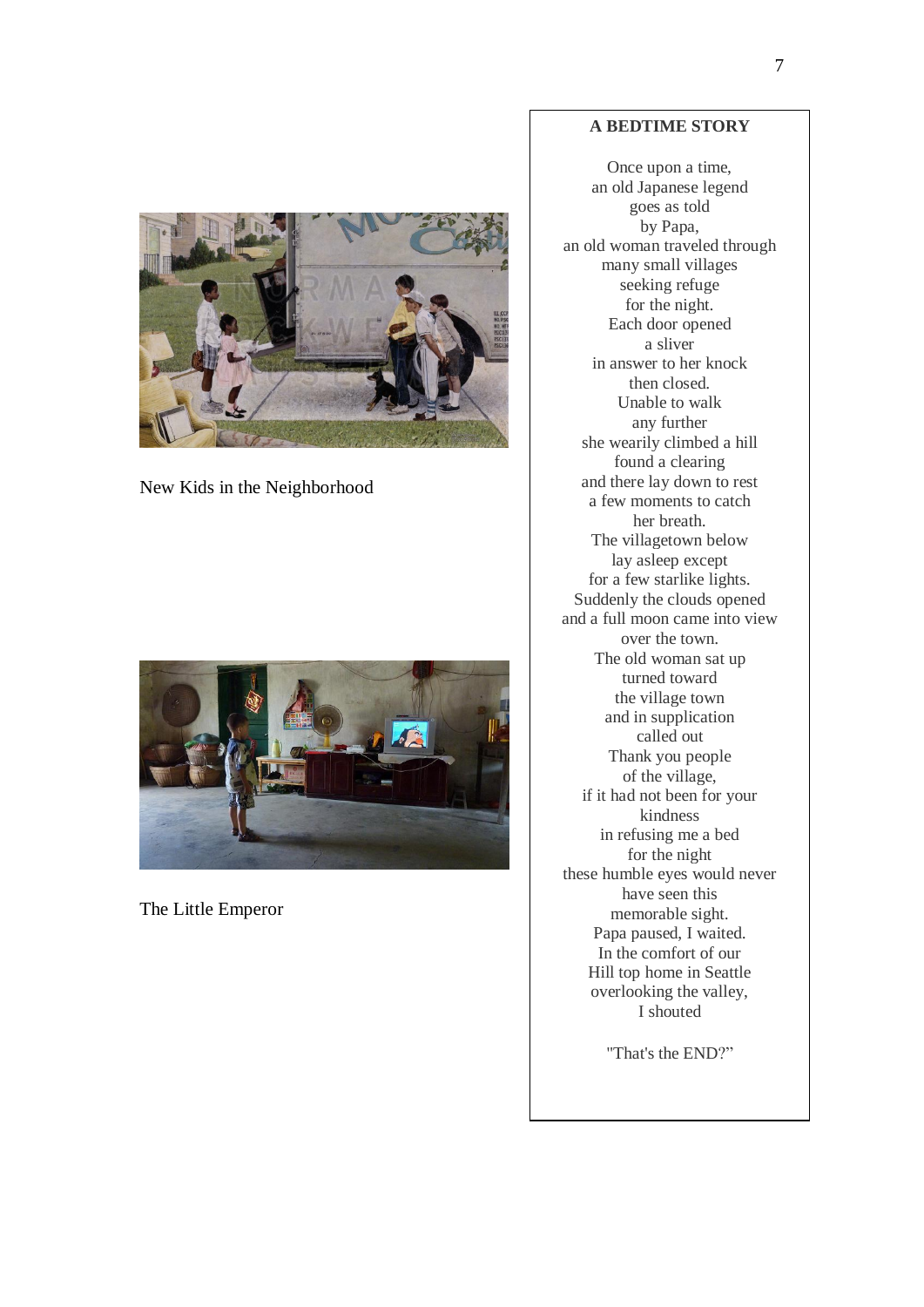At the *fifth stage* the educator coordinates a process during which: First, a systematic exploration of one of the chosen works of art takes place. Then, the ideas which have been drawn are correlated through discourse to one or more critical questions. This process is repeated for a second, a third work of art and so on.

In order to facilitate the exploration of the works of art some sets of triggering questions that have been suggested by Perkins (1994, 2003) are used, such as: "What do you see/hear?"; "What do you think about that?"; "What did you see that made you say that?"; "What does it make you wonder about?"; "What questions or puzzles do you have?"; "What does this work of art make you want to explore?".

From the ideas arising, the learning group finds reasons to expand the treatment of the various dimensions of each sub-issue.

Finally, during the *sixth stage* the emerged assumptions are compared to those expressed at the second stage. Furthermore, reflection on the whole experience takes place.

# **Crucial issues**

No matter what can be said about the implementation of the method, the educational act creates its own momentum and adult educators often ask crucial questions about the application practices. In the following paragraphs I will attempt to provide feedback on the three issues that caused the greatest concern.

The first one is: *What kind of works of art can unearth critical thinking? Can all of them, without exception, serve such a function?*

This is an especially complex issue. There is a general agreement of theorists (e.g. Broudy, 1987; Efland, 2002; Danto, 1981) that it is not possible for a universally accepted norm to exist, according to which one is obliged to agree on the importance of a work of art or on the impact it could have on our thoughts and feelings.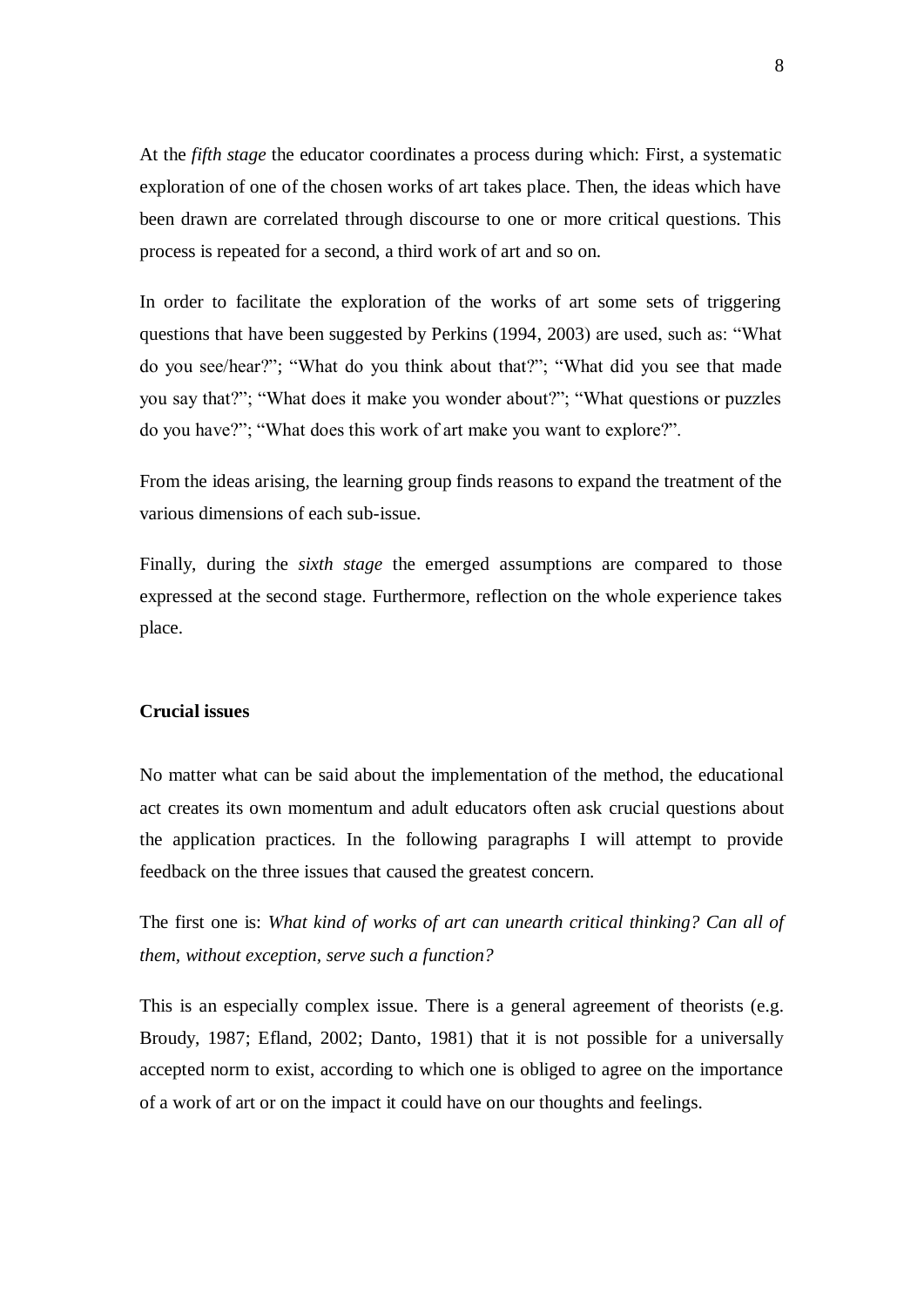On the other hand, as already stated, the theorists of Frankfurt School, in the middle of the  $20<sup>th</sup>$  century, have claimed that the substantial aesthetic experience could trigger the critical mode of thinking. Later on, a number of scholars who explore art-based learning have expressed relevant and convincing ideas (e.g. Perkins, 1994; Dirkx, 1997; Greene, 2000; Castoriadis, 2008). They claimed that, given that works of art with aesthetic value contain a wide range of interrelated components and meanings, are open to multiple interpretations and explore deeply and holistically the conditions of human existence, they offer the receiver the possibility to acquire a critical way of perceiving reality.

This approach of the first issue leads to the second one: *Is it possible for the vast majority of learners to have emotional and intellectual access to works of art of aesthetic value? Which of these could seem familiar to the learners who have been deprived of cultural capital?*

Freire's ideas on the matter are enlightening. He used sketches as triggers for the development of critical reflection on various social issues (Freire, 1970). He insisted that there should be a close connection between the content of each sketch and the level of perceptual capacity of the learners. For this reason, he used sketches of a representational texture which portrayed everyday life situations and could be comprehensible to the learners (Freire, 1971, 1998). However, these sketches were not conventional artistic products, but were painted by "*significant Brazilian artists*" (Freire, 1971, p. 114), with the evident intention to create a qualitative aesthetic experience which could lead to holistic and meaningful insights.

Also, there is a number of texts in the literature (e.g. Greene, 2000; Thompson, 2002; Perkins, 1994) which show that, if adult educators try thoroughly for the creation of a facilitating learning environment, it might be possible that learners who are not familiar with substantial art gain an emotional and intellectual access to its understanding. Similar ideas have been expressed concerning older adult education by Darrough (1992), Gibbons (1985) and Myers (1992).

Thus, based synthetically on the scholars' ideas that have been mentioned in this part, certain standards could be proposed relating to the selection of works of art in the context of emancipatory learning in a way that favors the participation of a wide range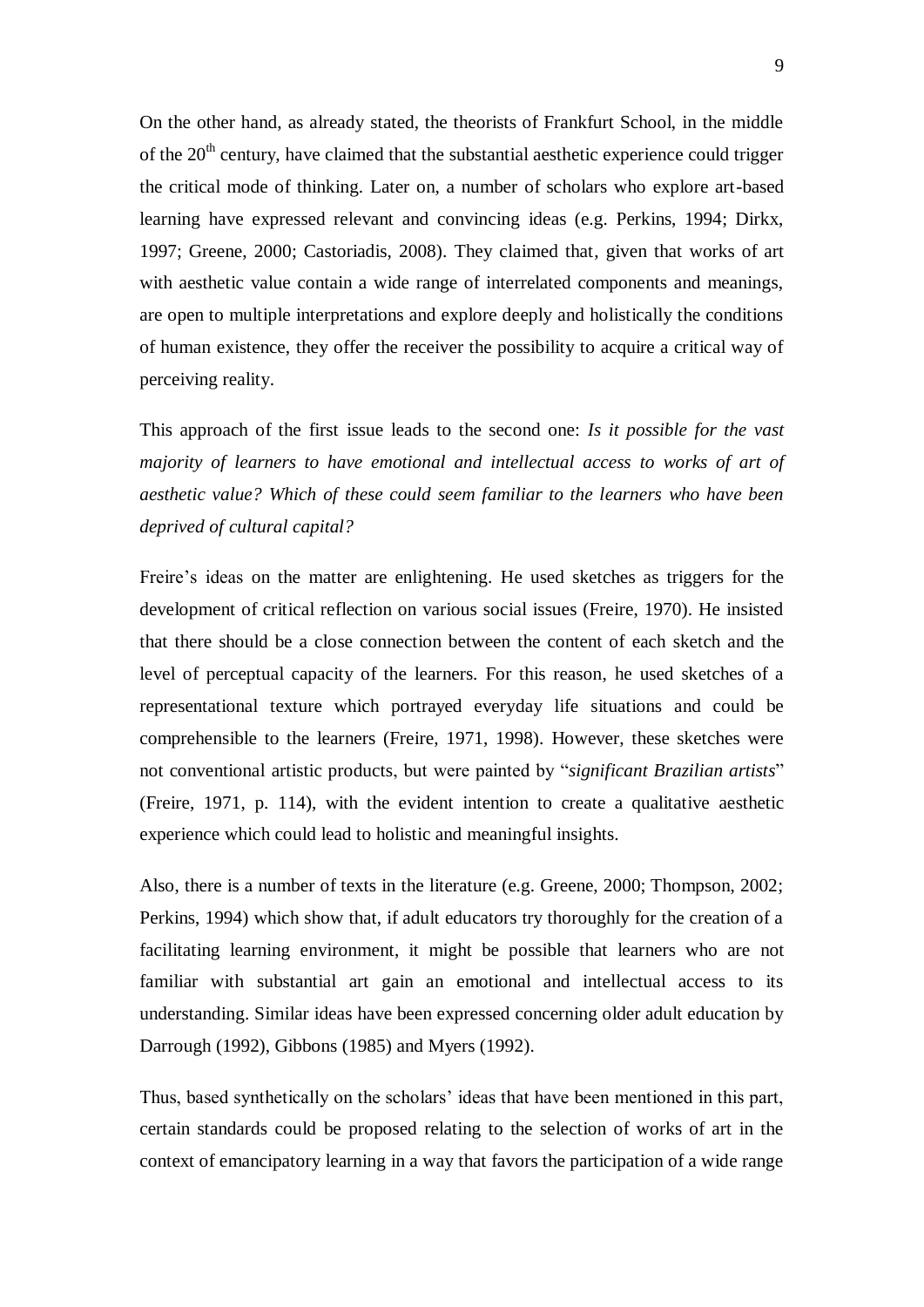of learners at the process: the works of art that are used should have aesthetic value but they might also be comprehensive to the participants.

I could state an example from a school of Second Chance, in Larisa, Greece (Kokkos and Associates, 2011). Initially, the participants considered that the contact with art concerns only experts or artists and is not connected to their lives. Thus the educator, while intending for them to gradually familiarize with the methodology of aesthetic experience, suggested to first elaborate works of popular art which are connected to their everyday experiences (tapestries, pottery, wood carvings). When they got used to appreciating this kind of art and they gained criteria to decipher its "codes", she proposed to them to elaborate the issue "bright and grey side of life" through the elaboration of paintings of Caravaggio representing the strong and ill Bacchus. The attempt led to important learning outcomes.

The third issue is: *What if some learners only used the criteria they had adopted in the process of their socialization, and could not find the works of art that their educator proposes worth commenting and, instead, they suggest the use of conventional ones?* I argue that we can find a response within the work of Freire (1970) and Mezirow (2000). Both claim that an adult educator is not neutral. He/She respects the learners' views, however should create opportunities for the strengthening of their critical mode of thinking. Practically, this means that in the case that the participants prefer – and suggest – works of art which incorporate conventional cultural codes, a discourse takes place between them and the educator, examining all the arguments and encouraging the expression of alternative ideas. The aim is to enable the greatest possible integrated approach concerning the reasoning of choosing and using each work of art. The educators support their views, but are open to the suggestions of the participants.

In the next part, I will present an example of application of the method. It took place in March 2013 at a Day Centre for the Elderly (KAPI), located at Aspropyrgos, forty kilometers away from Athens.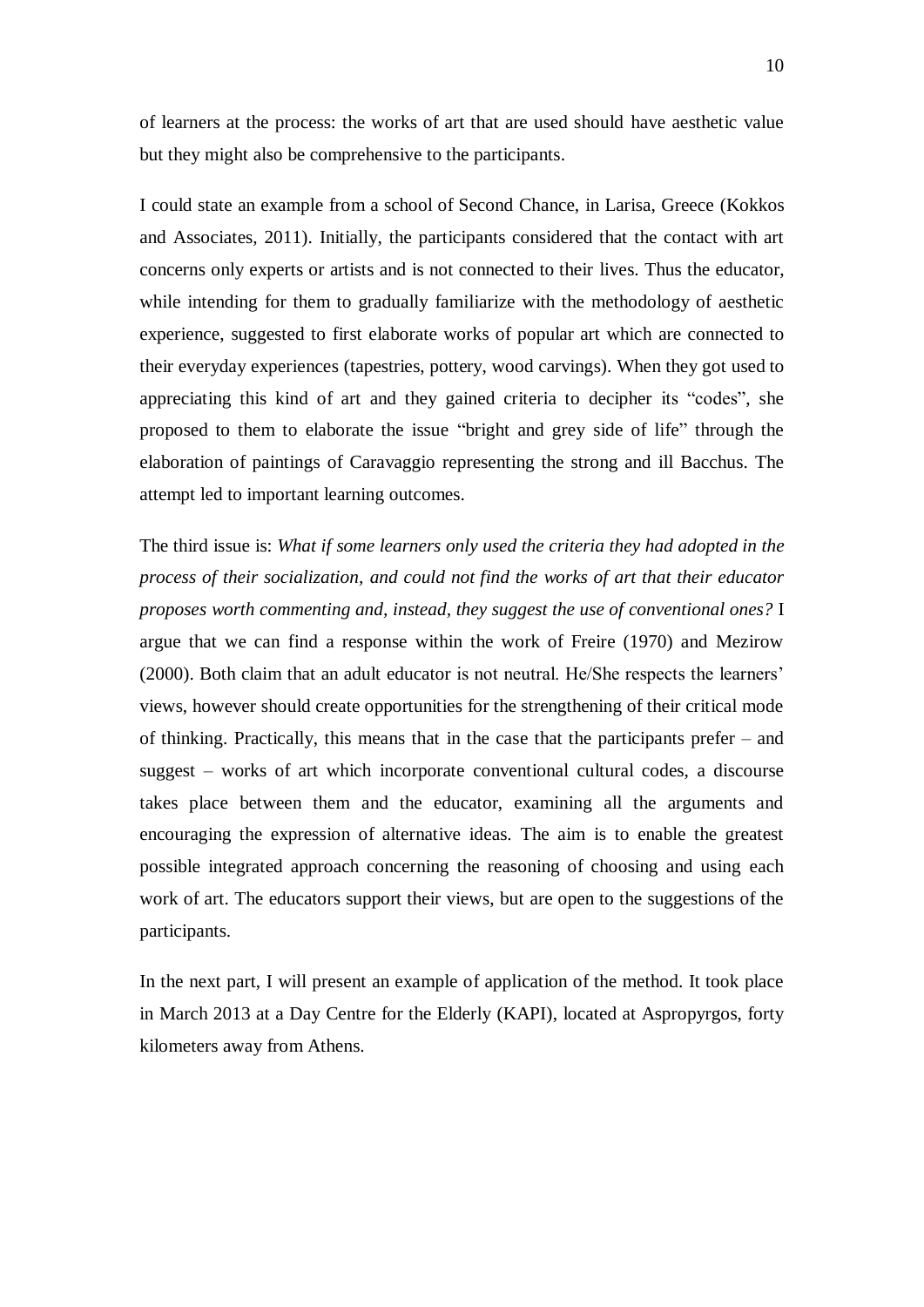#### **An example**

The learning group numbered 15 older adults (9 women and 6 men) 65-75 years of age, who had very few financial resources and a poor cultural background. They participated in a 30 hours learning circle, on the subject of family relationships.

During the first sessions, the educator gradually began to realize that many of the participants were involved in relationships of tension and conflict within their families. They expressed emotions of anger, sorrow, despair and guilt, while at the same time it seemed that they could not handle the situation and break free from a perpetual cycle of conflict, recrimination and estrangement. This insight lead the educator to the conclusion that there was a need for critical investigation of the participants' dysfunctional assumptions on the issue. Thus, the *first stage* of the method's application had been applied. The educator believed it would be useful to apply the next five stages during the two following 2 hour sessions.

At the *second stage*, the educator asked the participants to express their points of view on the issue of conflict within the family. Most were reluctant to participate in the process. Others expressed opinions that demonstrated their difficulty to communicate with their relatives or their spouses in a creative way in order to reduce tension and to find new, alternative modes of co-existence which would be mutually accepted. For instance: "He (brother, uncle, etc.) wants to harm me"; "The only solution is to give in"; "We must never give in"; "The oldest should give in"; "The youngest should"; "I find it humiliating to apologize".

At the *third stage*, the educator considered thoughtfully all the points of view that were expressed and then proposed to the learning group to concentrate on two subissues corresponding to the following critical questions:

- a. What can the reasons of a conflict within the family be?
- b. If there is a conflict between the members of a family, how can it be dealt with?

The learning group agreed to discuss those questions during the next stages.

At the *fourth stage* the group looked for works of art that could be used as triggers to approach the critical questions. Through the discussion it became obvious that their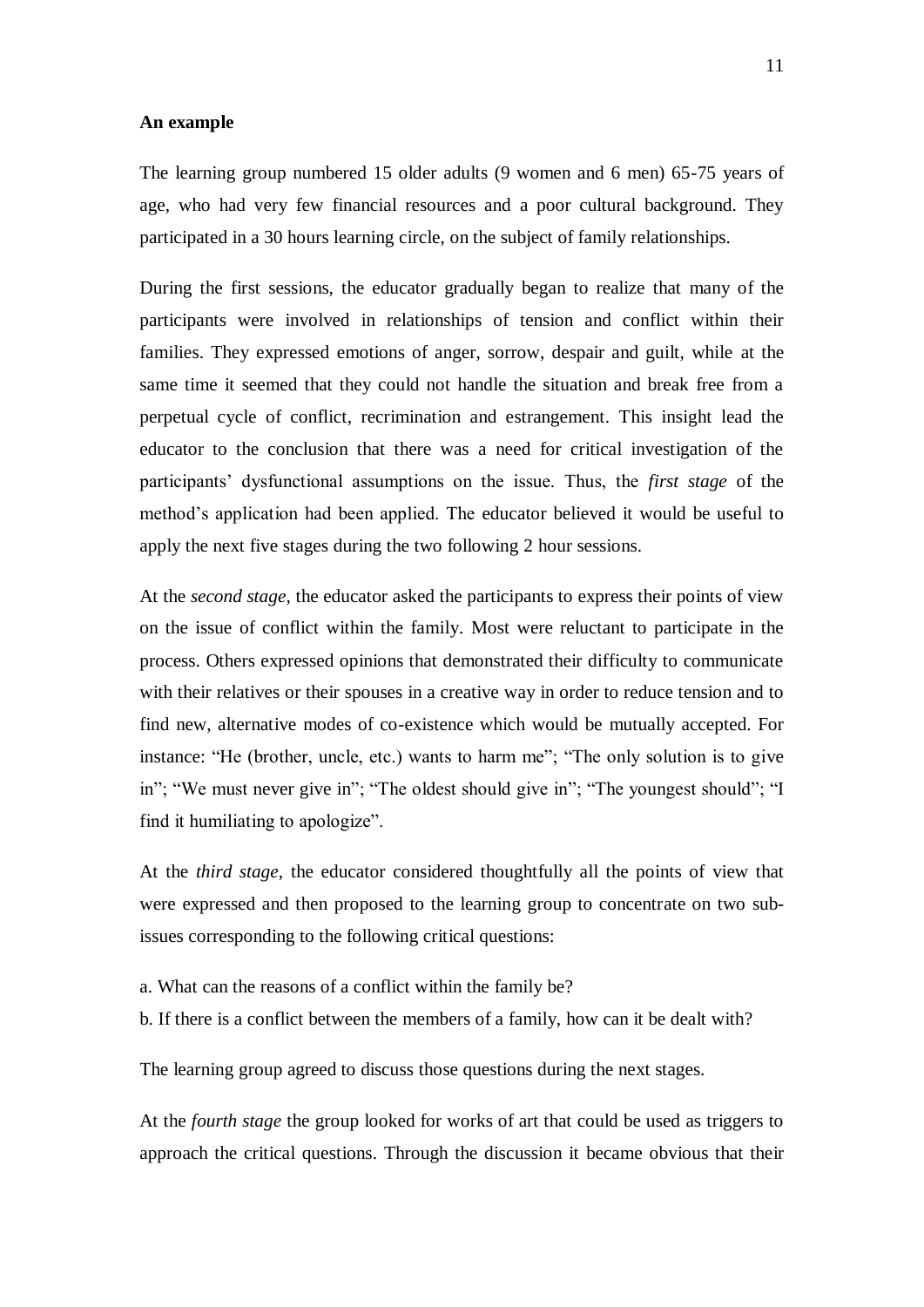content would be difficult to be reached through fine art or music. Furthermore, the participants' familiarization with theatre, literature and dancing was weak or even absent; therefore they were not in a position to propose relevant artworks or to assess the corresponding suggestions of the educator. Thus, the quest for works of art was focused on films or TV-series. Some participants suggested a Turkish TV-series that is popular in Greece. The educator – being convinced that this product of mass culture could not contribute to unearthing a critical mode of thinking – suggested to the participants to deal with something new for them. He had in mind the film *The Fabulous Baker Boys*, by Sydney Pollack.

The film is about two brothers, who work together as stage pianists in various bars, hotels and nightclubs. The older brother is not as good a musician as the younger one, but he successfully manages their act. They reach a point where the younger disagrees with the organizational choices made by the older one, because he feels they insult him as an artist. They get into a vicious fight and they split up. After some time, the younger brother, after dealing with his existential issues, visits his brother at his home to make amends. For some time this doesn't seem easy, but he patiently insists, showing openness and manages to reconcile at the end... The learning group agreed to explore this film.

In the movie there are three scenes that could offer several triggers for reflection on the two critical questions, which had been identified: A scene which shows the different way the two brothers perceive professional life, another one that shows the fight – where their disagreements and differences are revealed – and the reconciliation scene.

Thus, at the *fifth stage*, first the three excerpts were shown, while the educator explained their connection to the rest of the film. A systematic elaboration of the three parts followed, through questions-triggers suggested by Perkins' technique (see previous part of this text). After that, the educator asked from the participants to connect the ideas that emerged from the exploration of the film to the two critical questions and to draw their own insights. The atmosphere in the group had changed. The participants seemed quite moved and their intention to share their feelings had increased significantly. Some points of view still revealed the difficulty they had handling confrontation. For instance: "The one hurt the other more"; "He shouldn't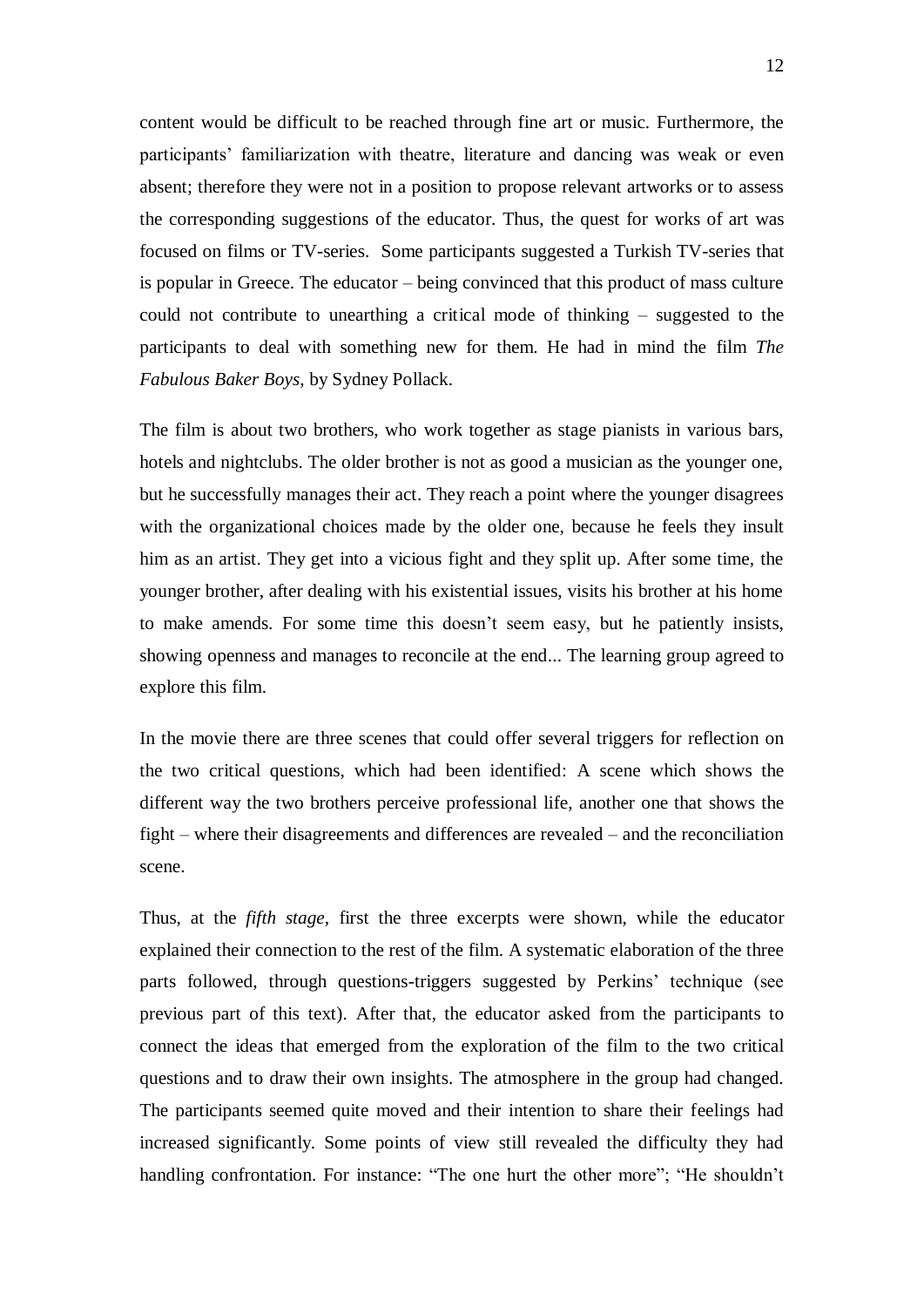have given in", "It was unfair for the older one". However, most participants' points of view started to shift towards critical and creative thinking. For instance: "Even if the other provokes you, you should still be patient"; "They were both right"; "They both have to think where they were wrong"; "When two people fight, it is never one's fault"; "The one needs to help the other". Finally, one participant told a fascinating story about two brothers who were enemies during the civil war in 1946-1949 and were able to reconcile after many years.

In the *sixth stage,* the participants reflected on how to deal with conflicts within the family. They also identified a number of practices that could help them achieve that goal, such as: "We should try to understand what the other wants without drawing hasty conclusions"; "We shouldn't accuse others"; "We should show them that we care about them"; "Admit our mistakes"; 'Sometimes, to mend a relationship, it helps when one invites the other to eat and drink together".

Finally, it was decided for the next sessions that some participants would present examples of conflicts they experience in their families and the group would contribute in order to help them to deal with the tension.

## **Epilogue**

From the above example several encouraging indications could be drawn about the usefulness of the engagement of older adults with aesthetic experience, especially of those who have been deprived of the familiarization with art.

However, given that the use of the suggested method is in a stage of development, further research and practice are required in order to approach thoroughly issues like: the ways of older learners' participation during the phase of the selection of works of art; the process of receiving the aesthetic experience by the learners; the methods to access the whole process.

Moreover, in order for aesthetic experience to have significant impact on the mode of thinking of older learners, there must be learning opportunities so the use of the method isn't just occasional, but a basic component of the learning programs. Such a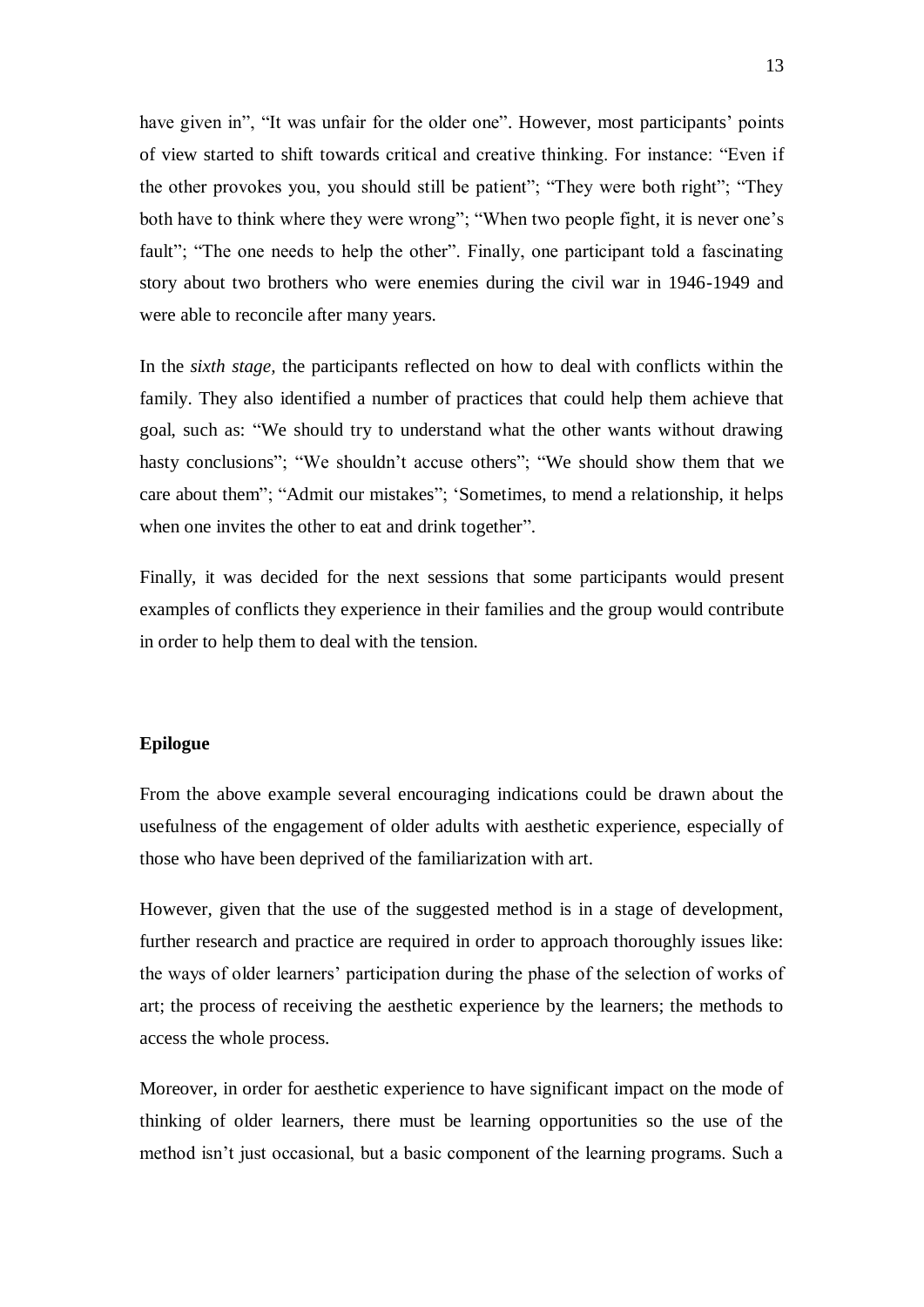procedure could help to expand the way in which seniors perceive themselves, their relationships and social reality. Furthermore, frequent and qualitative contact with art could contribute to the development of their core skills which are related to critical mode of thinking, such as creativity, interpersonal communication, elaboration of alternative views, problem solving. Finally, the widening of opportunities of participating in art-based learning could lead them to consider art as vital part of their education and their life in general.

#### **REFERENCES**

Adorno, T. (1986). *Aesthetic Theory* . New York, N.Y.: Kegan and Paul.

Allman, P. (1984). Self-help Learning and Its Relevance for Learning and Development in Later Life. In E. Midwinter (Ed.) *Mutual Aid Universities*. Beckenham: Croom Helm.

ARTiT (2012). *The ARTiT Methodology and Modules*. Available at [www.artit.eu.](http://www.artit.eu/) (accessed October 2013).

Battersby, D., & Glendenning, F. (1992). Reconstructing Education for Older Adults: an elaboration of first principles. *Australian Journal of Adult Community Education*, *32*, 115-121.

Bourdieu, P. (1970). *La Reproduction* [The Reproduction]. Paris: Les editions de Minuit.

Bourdieu, P. (1984). *The Distinction*. London, U.K.: Routledge and Kegan Paul.

Boyd, B. (2009). *On the Origin of Stories: Evolution, Cognition and Fiction*. Cambridge, MA: Harvard University Press.

Brookfield, St. (2005). *The Power of Critical Theory*. San Francisco, CA: Jossey-Bass.

Brookfiled, St. (2012). *Teaching for Critical Thinking*. San Francisco, CA: Jossey-Bass.

Broudy, H. (1987). *The role of imagery in learning*. Los Angeles, CA: The Getty Center for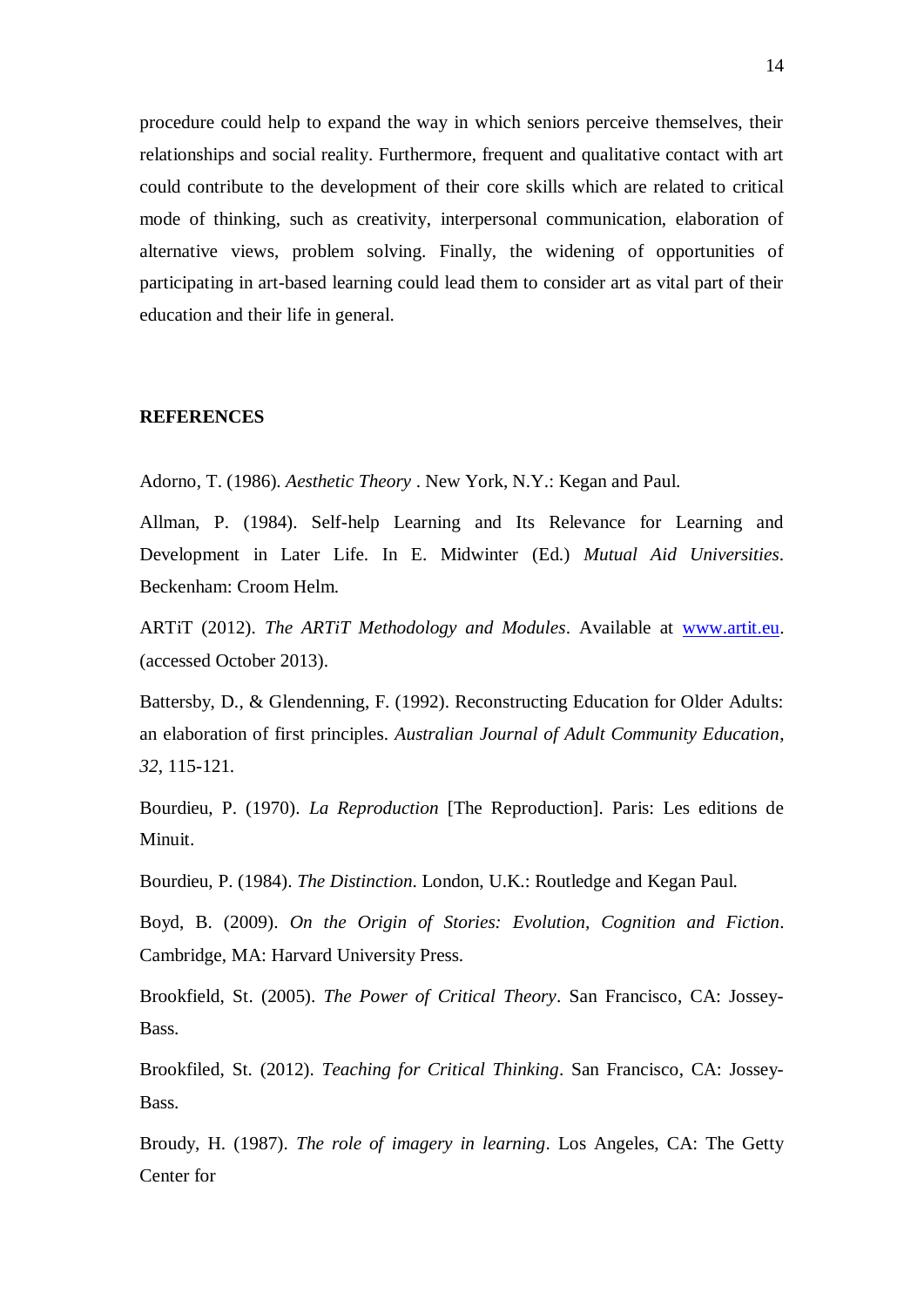Education in the Arts.

- Castoriadis, K. (2008). *Window onto the Chaos* [In Greek]. Athens: Ypsilon.
- Danto, A. (1981). *The Transfiguration of the Commonplace*. Cambridge, MA: Harvard University Press.
- Darrough, G. P. (1992). Making choral music with older adults. *Music Educators Journal*, *79*, 27-29.
- Dewey, J. (1934/1980). *Art as Experience*. USA: The Penguin Group.
- Dirkx, J. (1997). Nurturing soul in adult learning. In P. Cranton (Ed.), *Transformative Learning in action: Insights from practice* (pp.79-84). New Directions for Adult and Continuing Education, no.74. San Francisco, CA: Jossey- Bass.
- Efland, A. (2002). *Art and cognition*. New York, N.Y.: Teachers College Press.
- Eisner, E. (2002). *The Arts and the Creation of Mind.* New Haven and London: Yale University Press.
- Ennis, R. (1996). *Critical Thinking*. New Jersey: Pentice Hall.
- Ennis, R., & Norris, St. (1989). *Evaluating Critical Thinking*. Pacific Grove: Critical Thinking Press and Software.

Fisher, A. (2001). *Critical Thinking: an introduction*. Cambridge, U.K. : Cambridge University Press.

- Formosa, M. (2000). Older Adult Education in a Maltese University of the Third Age: a critical perspective. *Education and Ageing*, *13 (3)*, 315-338.
- Freire, P. (1970). *Pedagogy of the Oppressed*. New York, N.Y.: Herder and Herder.
- Freire, P. (1971). *L'Education: Pratique de la Liberté* [Education: The Practice of Freedom]. Paris: CERF.
- Freire, P. (1978). *Lettres à la Guinée Bissau sur l' alphabétisation* [Letters to Guinea – Bissau on Literacy]. Paris: Maspero.
- Gardner, H. (1990). *Art Education and Human Development.* Los Angeles, CA : The Getty Education Institute for the Arts.
- Gibbons, A. C. (1985). Stop babying the elderly. *Music Educators Journal*, *71,* 48-51.
- Greene, M. (2000). *Releasing the Imagination*. San Francisco, CA: Jossey-Bass.